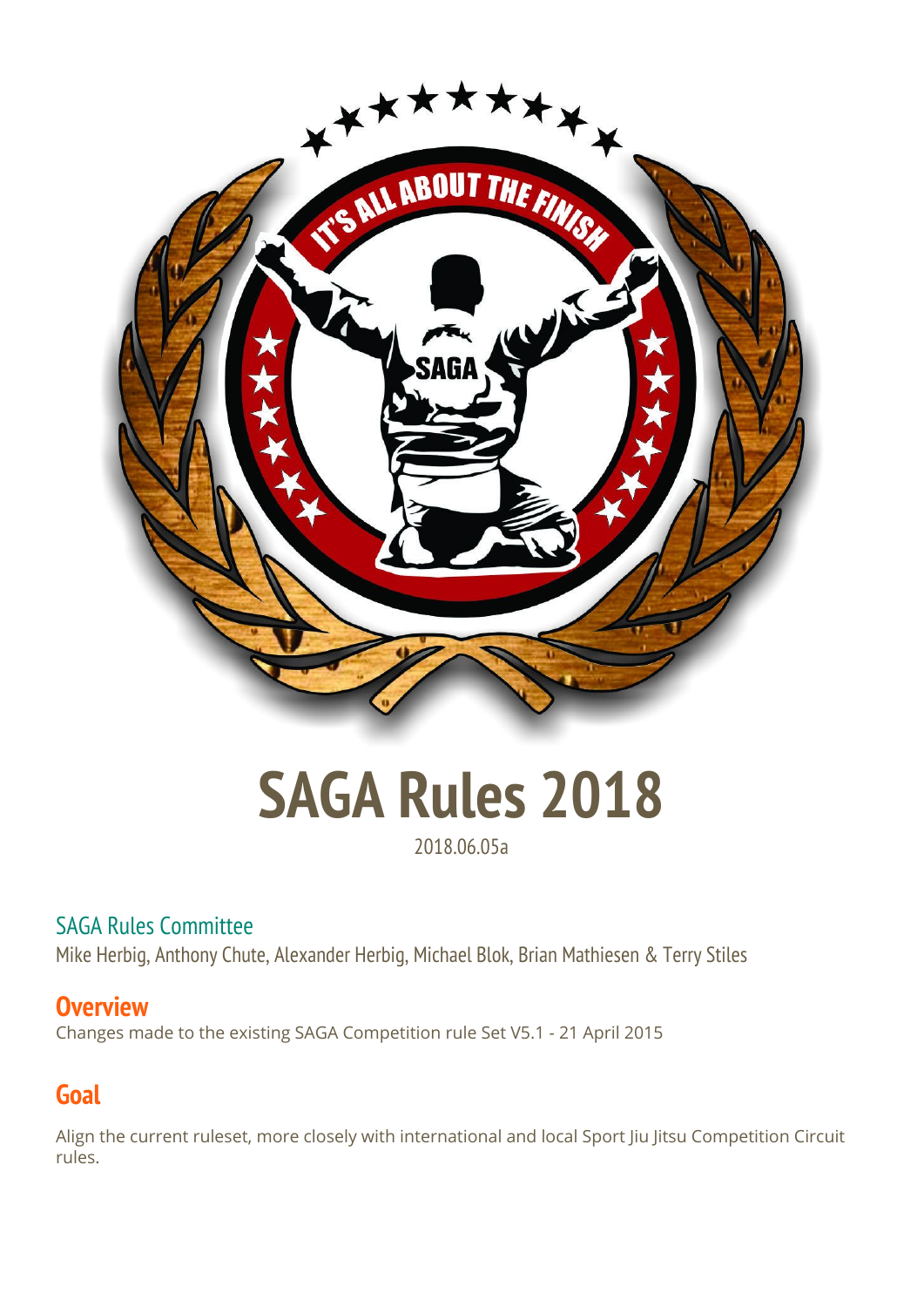## **No-Gi Grappling Rules**

#### **SAGA (South African Grappling Association) V 6.1 – 05 June 2018**

SAGA is open to athletes from all forms of grappling and discriminates against none.

A SAGA NO-GI grappling match can be won in one of the following ways:

Submission (Tapping Out) Points Referee decision Disqualification. By Default

Each of these will be addressed in detail below.

## TAPPING OUT

Submissions must be applied in order to get a submission, and not with the intention to injure the joint.

Tapping out can take on multiple forms:

Slapping the opponent, oneself, or the mat with an open hand more than once; if the hands are immobilized, tapping out can be done with a foot or even the head. Tapping out verbally, either by saying "stop" "tap" or by yelling out (verbal submission) when caught in a submission.

Note: A verbal submission is only relevant when a competitor yells while caught in a submission attempt. Other instances of verbally yelling during the match are not considered a verbal submission. In these instances, the competitor will be addressed by the Referee (or Medic if needed) and the match will resume. If the competitor yells out in pain again at some point in the match, he/she will not be allowed to continue and thereby forfeit the match. The flow of the match and the right of the opponent to compete at his/her fullest capability to win without the fear of un-intentionally injuring their opponent must take preference in ensuring an even and fair advantage.

If in the Referees opinion a submission cannot be escaped, and an injury appears imminent, the Referee can halt the match and award victory to the competitor applying the submission.

Note: A Referee always reserves the right to stop a match if he/she feels injury is imminent!

In a weight and age group division, if there is no tap out in the match, the winner is determined by Points.

Absolute and Grand Champion No-Gi Grappling divisions will follow a 'Submission Only' format. No Points will be awarded in these matches. If there is no tap out in the match, the winner is determined by a 'Submission Tie Breaker'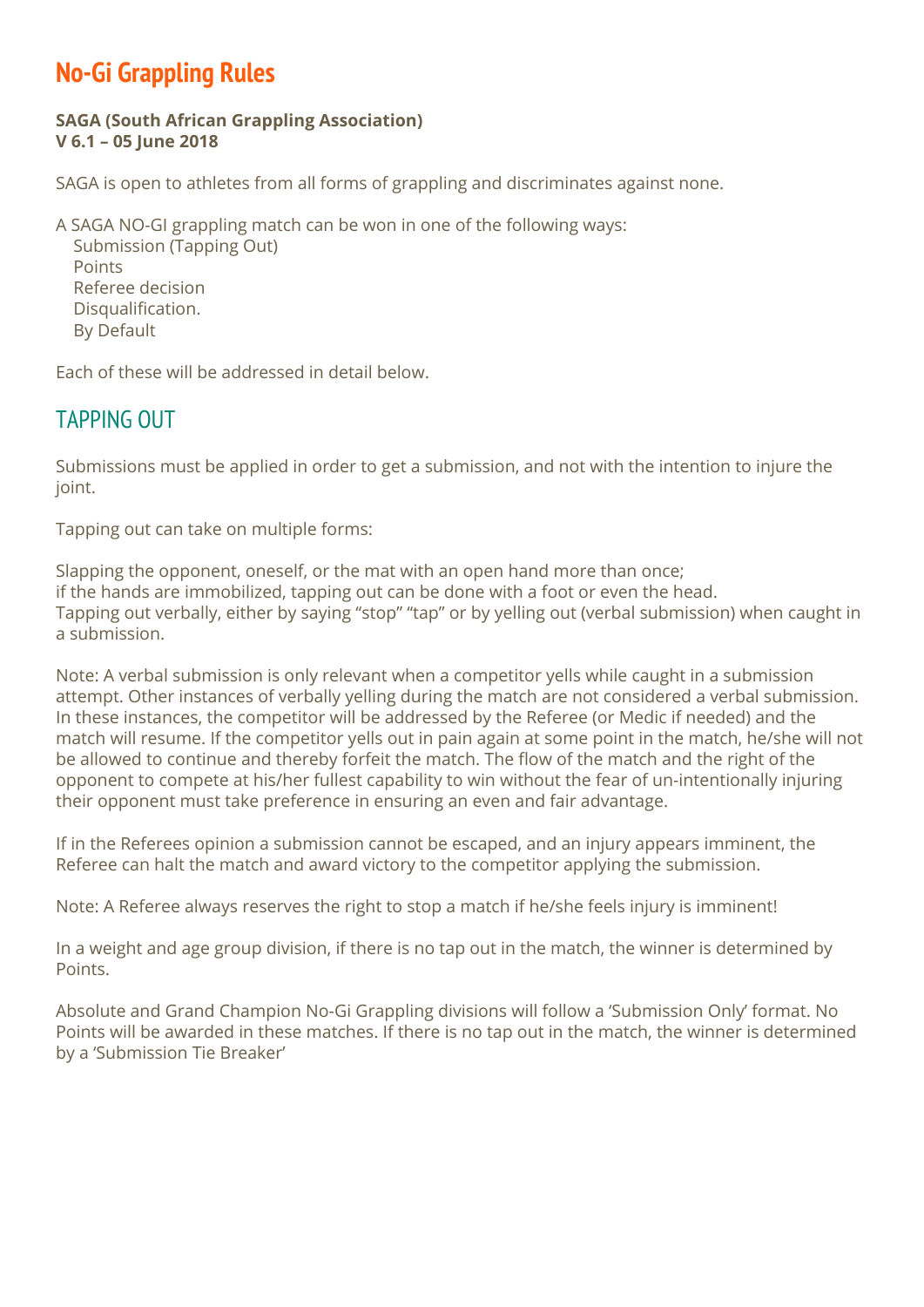## NO-GI Point Definitions and Descriptions

NO-GI Points are awarded for the following:

| Takedown        | 1 or 2 Points |
|-----------------|---------------|
| Sweep           | 1 or 2 Points |
| Side Control    | 2 Points      |
| Mount           | 2 Points      |
| Taking the Back | 2 Points      |

#### **Takedown**

#### **Takedown Points (2 Points):**

In awarding two points, the Referee is directed to look for the following;

- The competitor must initiate the Takedown or complete a strong counter
- The initiating competitor must exhibit restraining control for two seconds or more in a top dominant position.
- Observation 1: Forcing a competitor off his/her feet, putting them directly to their back or side and initiating two second dominant positional control will result in a 2 Point Takedown.
- Observation 2: A competitor can initiate a Takedown as a counter to an already initiated Takedown. Being the first to initiate a Takedown does not guarantee that only the originally initiating competitor can get 2 Points.
- Observation 3: If you snap the opponent down and he/she ends up on all fours, in order to receive 2 Points, you must immediately come around and control him/her from the back.
- Observation 4: If you take the other competitor down by jumping on his/her back and end up in a 'Taking the Back' position facing up, you are awarded 2 Points for the Takedown. You also receive accumulative 'Taking the Back' points (additional 2 Points for 'Taking the Back').
- Observation 5: If the bottom competitor initiates the stand up, and then is taken down again, 2 Points can be awarded. The competitor who stood up must stand for long enough (two seconds) and be in a position of balance where there is a scoring opportunity. Popping up momentarily to both feet only to be immediately taken down again is awarded 1 Point.
- Observation 6: A well executed throw, where the initiating competitor ends standing, while the opponent is flat on his/her back or side, but no control is established, will be awarded 2 points for the take down, bot not an additional 2 points for a control position.

#### **Take Down Points (1 Point):**

In awarding one point, the Referee is directed to look for the following;

- Observation 1: If you snap the other competitor down and he/she posts on his/her hands, NO Points are awarded. If you initiate a snap down (not a situation where he/she shoots, and you counter with a defensive sprawl) and he/she ends up on all fours facing towards you (with you controlling from his/her top), 1 point will be awarded.
- Observation 2: If you execute a throw and your opponent immediately rolls leaving you in a bottom position, only 1 Point will be awarded. If the opponent ends up in Side Control or Mount, 2 Points are awarded for the control (but not for the Reversal/Takedown). If the competitor taken down uses his/her Guard to Sweep the other player over, 2 Points will be awarded for the Sweep (1 Point for the competitor who initiated the Takedown), plus any points for the ending position.
- Observation 3: Taking a competitor down and letting him/her up immediately, only to take them down again will not result in further Takedown points.
- Observation 4: The opponent taken down must be on both feet. The competitor initiating the Takedown can be on both feet, both knees, or one foot and one knee. If starting from the ground, an opponent who has at least one knee down cannot be taken down, because he/she is not on both feet (he/she can be swept).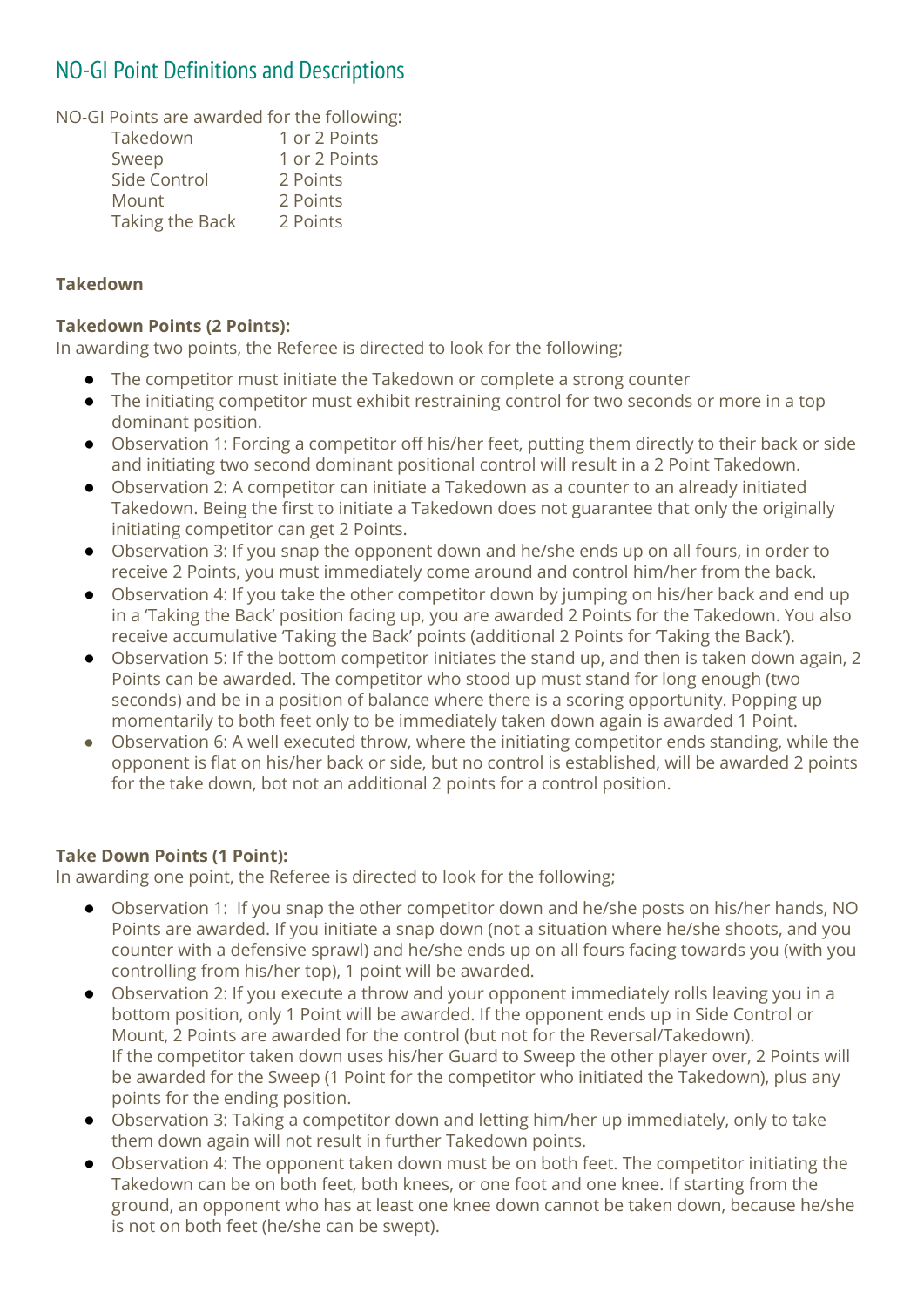- Observation 5: It is not permitted to sit or lay down in any position without first making contact with the opponent. Sitting down without contact is conceding the Takedown, and results in 1 Point being awarded to the standing opponent. Contact must be continuous, from a standing position, down to the ground – 1 Point.
- **●** Observation 6: If one competitor has the other in a position from which a Takedown is inevitable, and the match is stopped for the opponent stepping / falling out of bounds, 1 Point could be awarded to the initiating competitor without the Takedown having taken place should the referee feel that the "spoiling" was intentional by the defending opponent. The competitors will be restarted from a neutral standing position in the centre of the mat to resume the match.

#### **Sweeps**

#### **Sweep Points (2 Points):**

When a competitor on the bottom of any Guard is able to reverse the position and end up in a control position 2 Points are awarded.

- Observation 1: A Sweep is only applicable if started from any type of Guard position. If a Reversal is executed from positions other than the Guard and receives NO points. However, if a Reversal ends up with the top competitor in some form of Side Control or Mount, then 2 Points are awarded. The 2 Points however are awarded for the Side Control or Mount, and not for the Reversal.
- Observation 2: When a competitor advances from a Guard to the back of his opponent (opponent is still on his/her hands and knees), the competitor will receive 2 Points. If 'Taking the Back' is attained simultaneously with the Sweep, 2 Points are awarded for the Sweep and 2 Points are awarded for 'Taking the Back'.
- Observation 3: If the competitor executing a successful Sweep ends up in a control position, 2 points are awarded for the sweep and a further 2 Points are awarded for the control position.

#### **Control Positions**

#### **Side Control Points (2 Points):**

Side Control is any secure form of top control (except for the Mount variations) . The control must be maintained for long enough to demonstrate that control has been achieved, two seconds is long enough to meet this standard. Forms of control include Cross Side Mount, Scarf Hold, Modified Scarf Hold, Knee on Stomach and North/South.

- Observation 1: NO points are awarded when a competitor transitions between one form of Side Control to another. For example, if you have Side Control and then transition to Knee on Stomach, no additional points are awarded.
- Observation 2: Additional points are awarded when a competitor moves from a Side Control to any of the forms of Mount or 'Taking the Back'.
- Observation 3: NO points are awarded for escapes or reversals. Thus, if you are bottom side control, and you escape into Guard, no points are awarded as you went from a disadvantageous position to a neutral position.
- Observation 4: In order for Side Control points to be awarded, the top competitor must be completely free of the opponent's legs with dominant control of the position (If your opponent's leg is used to secure the side control position e.g. the 'Cradle' or 'Yoko-Shiho-Gatame' position, 2 points will be awarded.
- Observations 5: The bottom competitor does not necessarily need to have his/her shoulders pinned to the ground in order for points to be awarded in a Side Control position.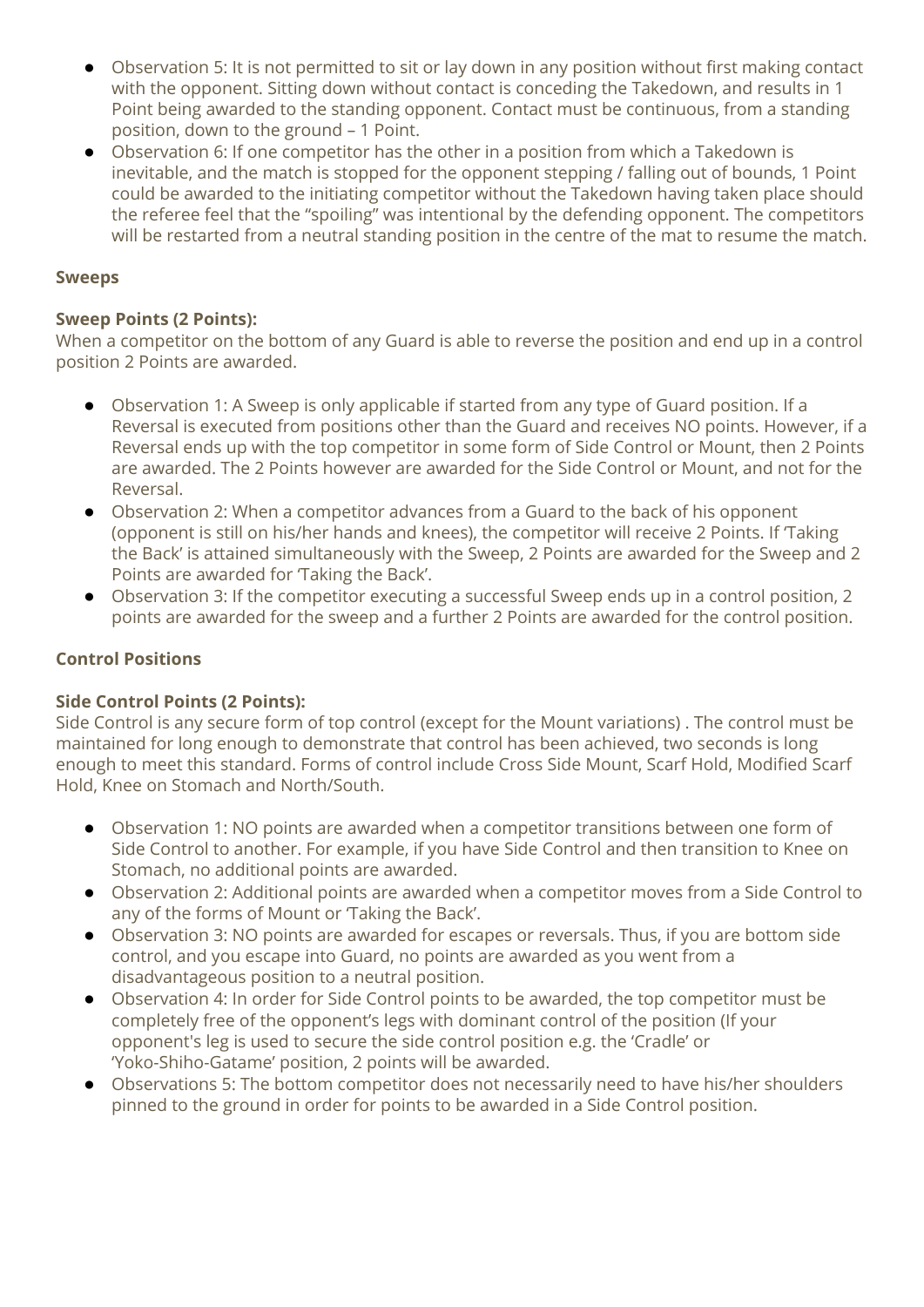#### **Mount Points (2 Points):**

When a competitor successfully maintains any of the Mount positions for a length of time to show control has been achieved (two seconds), 2 Points will be awarded.

- Observation 1: SAGA recognizes a number of variations of Mount including: Mount, Back Mount and Technical Mount.
- Observation 2: The opponent can be laying on his/her back, side or stomach to receive 2 Points for the Mount position.
- Observation 3: One knee and one foot on the ground will still be considered the Mount position. Two feet on the ground is not considered the Mount.
- Observation 4: The competitor in the Mount position can have one knee over the opponent's arm, but not both arms to receive Mount points.
- Observation 8: Voluntarily moving from Mount to Side Control WILL NOT result in a further 2 Points, as it is moving from a superior to an inferior position.
- Observation 9: 'Taking the Back' is considered to be one of the most dominant forms of positional control in the sport. Moving from the Mount to a form of 'Taking the Back' will result in a further 2 Points being awarded.

#### **'Taking the Back' Points (2 Points):**

The following control positions will be awarded 2 points;

- 'Taking the Back' (heels hooked into inner thighs)
- Body Triangle
- 'Taking the Back' with one foot over one of the opponents arms (the foot is still hooked into the inner thighs)
- Back Scissor ('Taking the Back' competitor has his/her ankles crossed)

#### **Stacking Points:**

A total of 8 points can be awarded moving from a Takedown or Sweep,to a form of Side Control to a Mount or Back Grab. A Controlled Takedown (2 points) then competitor establishes a Side Mount (2 points), then transitions to Mount (2 points), then transition to 'Taking the Back' (2 points).

In order for the points to resume, the opposing competitor will have to escape the position forcing the dominant competitor to a lower position of dominance.

#### **Determining a Tie**

In a weight and age group division, if there is no tap out in the match, the winner is determined by Points. In the event of a tie (Equal points at the end of regulation time), the Referee will use significant action to determine a winner;

#### **Overtime**

- If the competitors are equal, then an overtime period will be given by the Referee. No rest period is given between the end of the match and the start of the overtime period. There is no Sudden Death – the winner is the competitor who gets the most points (or wins by submission) in the overtime, not the first competitor to score a point.
- The overtimes are two minutes for all Teen, Adult, Women's, Masters, and Veteran competitors. One-minute overtimes may be given to all Kid divisions. If there is still no definitive winner of the match, the result will be determined by 'Referees decision'. Referees will consider Initiation and Aggression. The Referee is directed to consider who made the greatest successful effort to attack and control? In practice, this is most commonly attempting Takedowns, and attempting Submissions.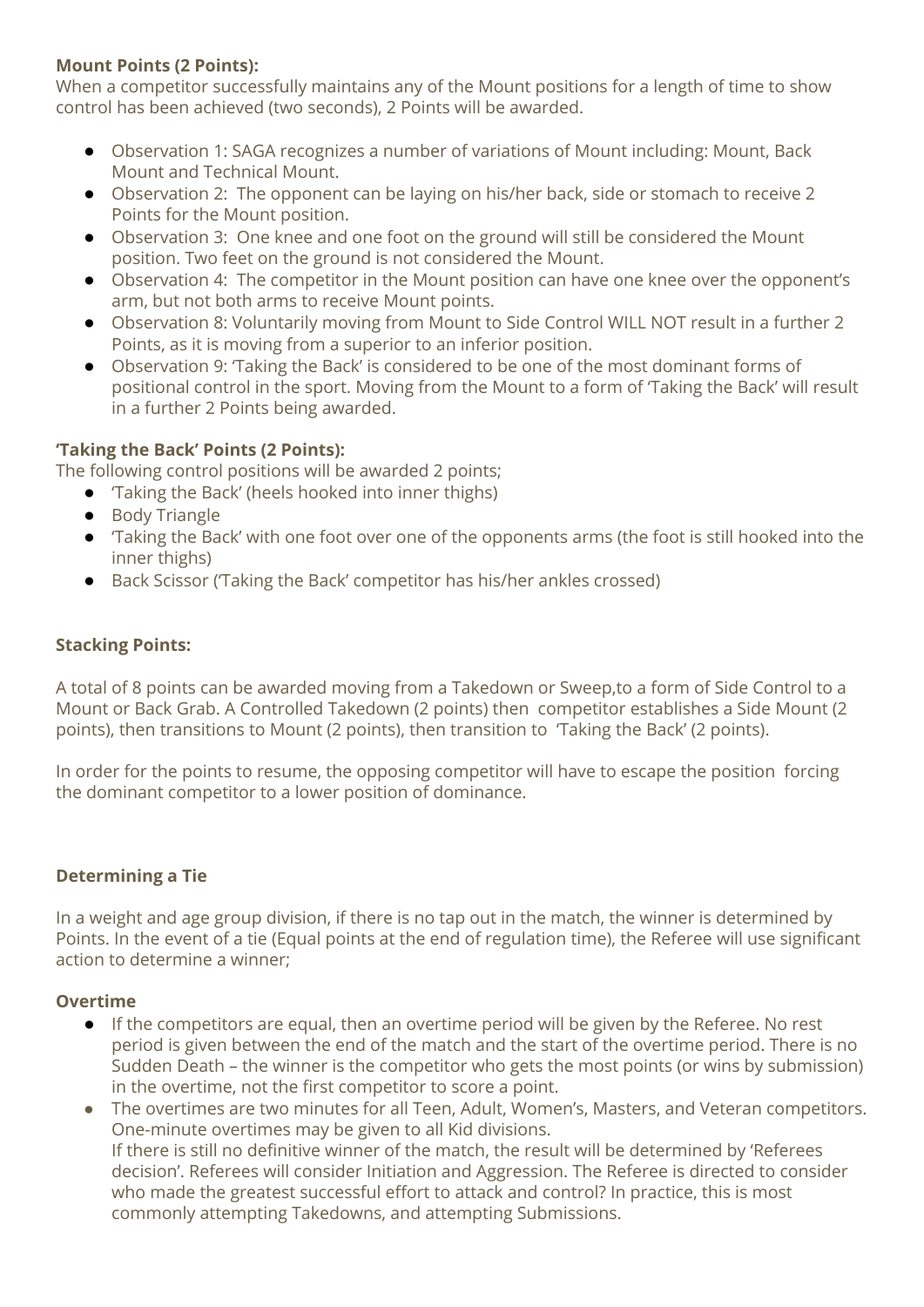**●** In the event that competitors are equal in terms of Initiation and Aggression, Referees will determine a tie by considering who skillfully controlled the Pace, Place, and Position on the mat, in order to ultimately set up an eventual submission.

**Pace** is which Grappler determined the tempo of the match. **Place** is which Grappler dictated where on the mat the match took place. This is most

commonly seen when one competitor moves forward while the other circles or backs away out of the entre square.

**Position** is which Grappler successfully initiated specific tie ups and other action.

- **●** If the competitors are still equal, the Referee will give the decision to the competitor with less warnings or Penalties.
- **●** Last, in the absence of any warnings or Penalties, the edge shall be given to the fighter who better exemplifies the sport as an exciting, colourful, viable contest.

#### **Absolute and Grand Champion 'Submission Only'**

Absolute and Grand Champion No-Gi Grappling divisions will follow a 'Submission Only' format.

No Points will be awarded in these matches. If there is no tap out in the match, the winner is determined by a 'Submission Tie Breaker'

If a match end in a tie at the end of the regulation time, NO additional time / overtime will be added.

The match will be decided by a **'Submission Tie Breaker'.**

In the 'Submission Tie Breaker', each Grappler will have a chance to start on their opponent's back with full back control - 'Taking the Back'. Both the attacker's hooks are in position and he / she has a firm seat-belt grip.

The winner will be the attacker who completes the quickest submission from the 'Taking the Back' position.

In the event of no submissions, the competitor who escaped the quickest will be the winner.

An escape will be completed as soon the 'Taking the Back' position of the attacker has been lost. If the attacker moves from 'Taking the Back' to Side Control or Mount , Back Control has been lost and will be deemed as an escape.

Control has NOT been lost if the attacker moves directly to a submission (e.g. Arm bar) and completes the submission in a single movement from 'Taking The back'. If the submission is 'defended' for more than 3 seconds, back control has been lost and will be deemed as an escape from back control.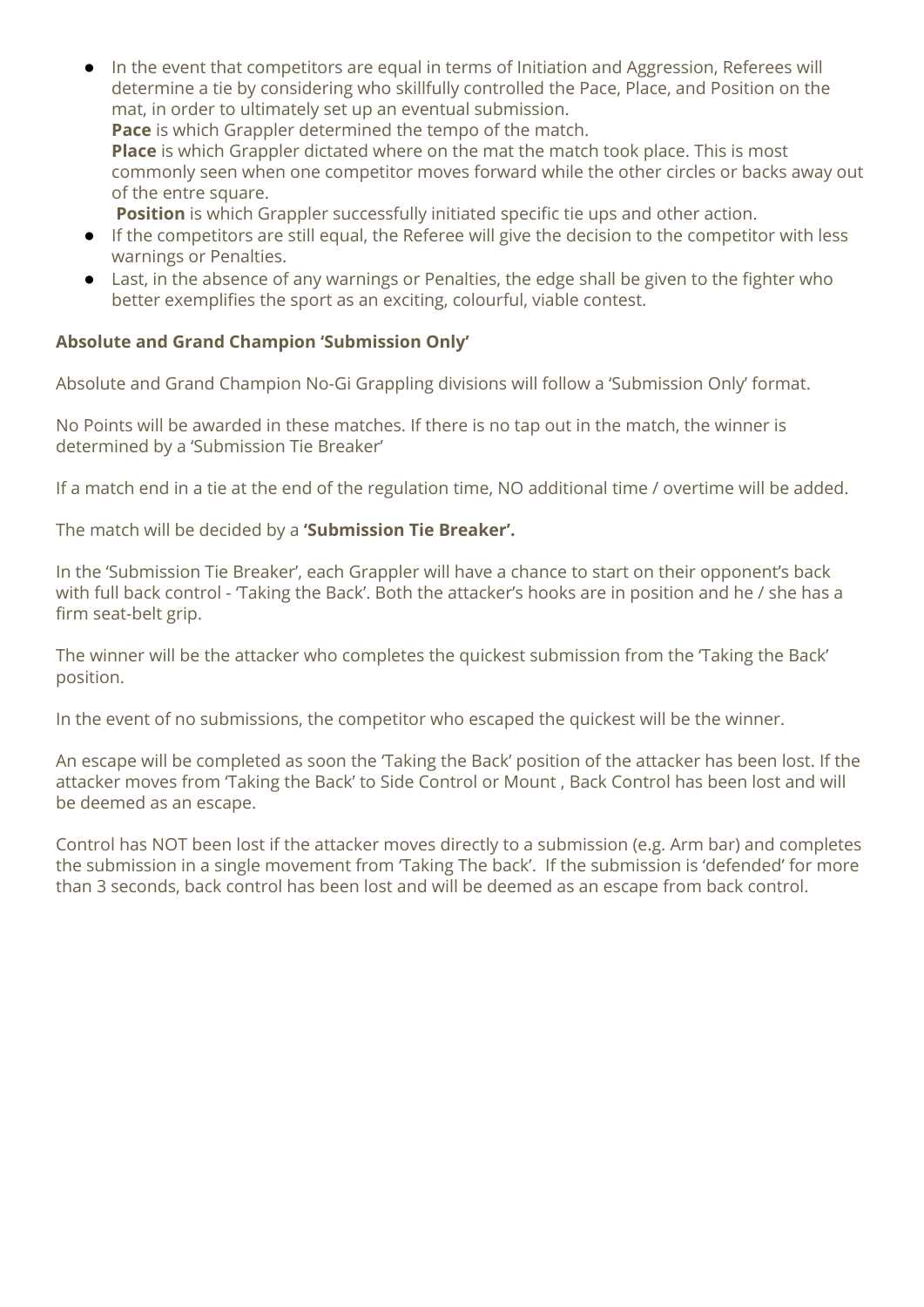## NO-GI Division Time Limits

All Kids and Teens between the ages of 6 and 13 years old: 2 minutes in length. Semi-Finals and Finals: 1 round 3 minutes in length.

All Kids and Teens between the ages of 14 and 17 old: 3 minutes in length. Semi Finals and Finals: 1 round 4 minutes in length

All Adult Beginner divisions (less than 2 years' experience): 4 minutes in length. Semi Finals and Finals: 1 round 5 minutes in length

All Adult Advanced divisions (more than 2 years' experience) 6 minutes in length. Semi Finals and Finals: 1 round 8 minutes in length

All Absolute / Grand Champion divisions

8 minutes in length. Semi Finals and Finals: 1 round 10 minutes in length

## DRESS CODE

Clean uniform consisting of the following is required:

T-Shirt / Second Skin (NO SLEEVELESS VESTS ALLOWED)

Shorts or long pants or fighters shorts. Shorts with a drawstring must be worn. No pockets or zippers are allowed on the shorts to prevent injury.

Mouthpieces are not compulsory. Parents & senior competitors must decide for themselves and take responsibility of both pros and cons either way.

NO Wrestling/Martial Arts shoes

Ear guards (ear protectors) are allowed

Excessive wrapping of hands, wrists and feet is not allowed.

Knee or other joint support braces may not have a solid portion that could result in injury or give an advantage to a Competitor.

## HYGIENE

Blood rule;

Because there is no blood testing for grappling, a competitor who cannot control the bleeding will not be allowed to continue. In the event of bleeding, the Referee will stop the clock and allow the competitor a reasonable amount of time (two to three minutes) to stop the bleeding. If the competitor continues to bleed a second time in the same match, that competitor will be disqualified. The competitor is not Disqualified from the event, so if the competitor is competing in another division, or if it is a quarter finals match, the competitor will be allowed to continue in further contests. Bleeding is defined as an amount of blood that shows when a white cloth is pressed on the area.

No competitor can compete with a communicable skin disease, including ringworm, impetigo, herpes, etc.

Hair Rule;

Women and Men with long hair are required to have her/his hair tied in such a fashion as to not interfere with the match. Due to the potential for injury to the eyes, and otherwise interfering with the normal play of a match, spiked hair, particularly spiked Mohawks, of a length and consistency sufficient to cause irritation to the eyes are prohibited in SAGA. Spray painted hair that may have the colour "run" due to sweat is also prohibited in SAGA competition.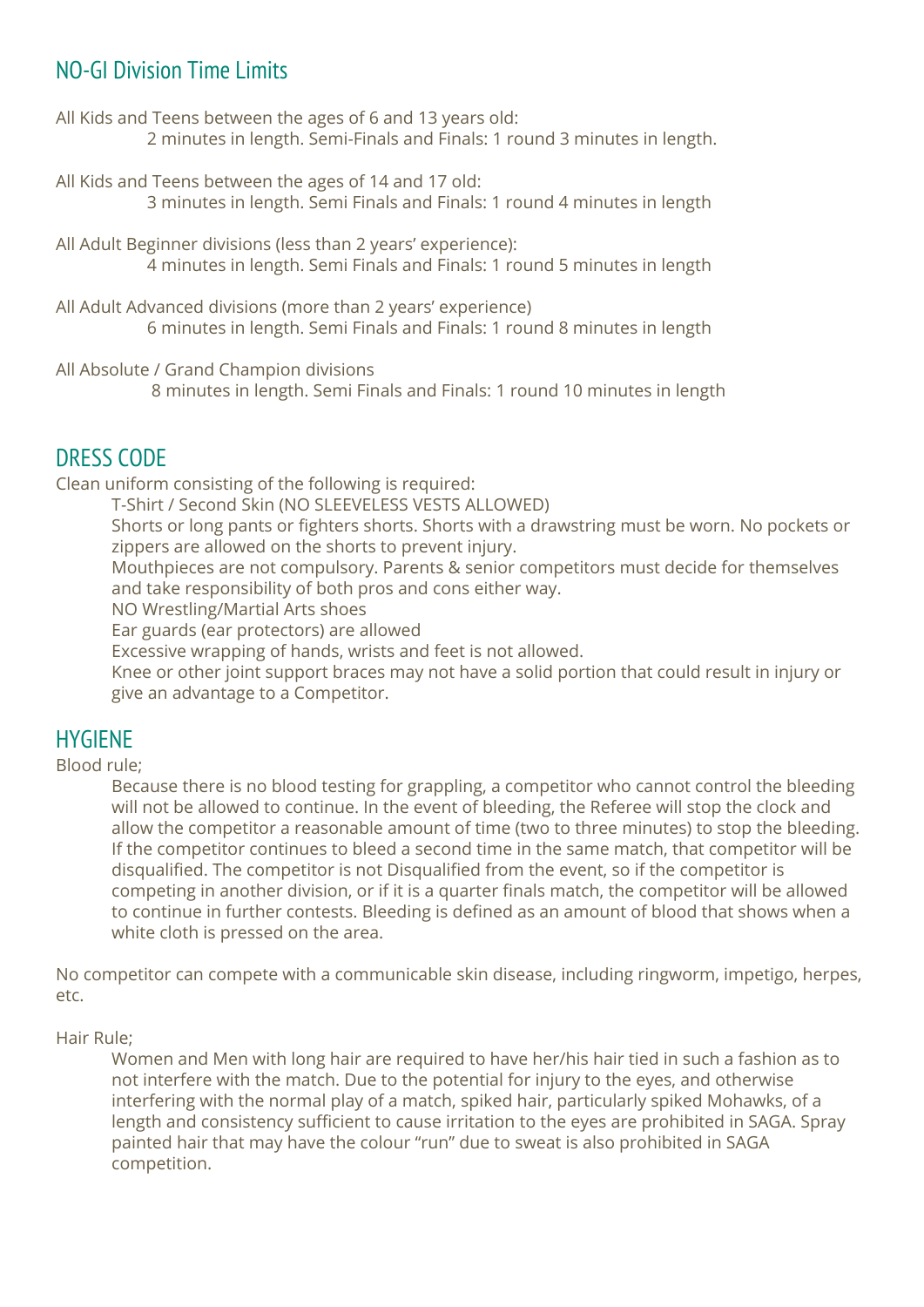## BEHAVIOUR

No Interference by a corner with any official or fighter.

No attacking an opponent in any of these circumstances:

Before the fight has started.

After the fight has ended.

During a rest period between rounds.

When an opponent is being looked at by the Medic or any other official.

No spitting while on the mat is permitted.

No swearing is allowed by a player either on the mats, or next to them. Coaches and spectators are held to these professional standards as well.

No throwing an opponent off the mat.

No unsportsmanlike conduct.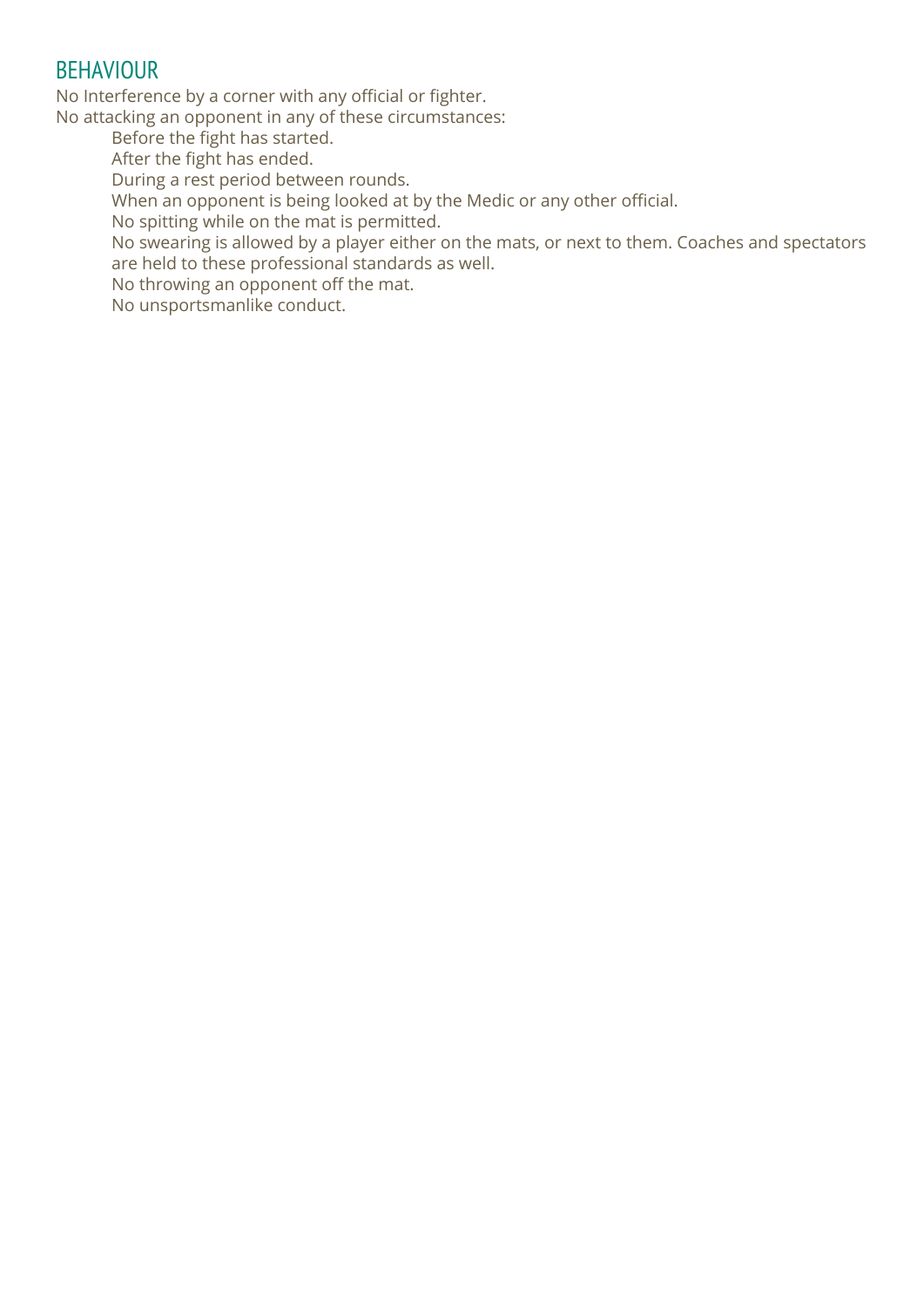|                                                                                                                                 | <b>Kids</b><br>$(5-13 \text{ years})$ |              |          |                           | <b>Teens</b><br>$(14-17 \text{ years})$ |              |          | Adults 18+ years<br>Masters 36+ years<br>Veterans 45+<br>years |          |              |          |                           |
|---------------------------------------------------------------------------------------------------------------------------------|---------------------------------------|--------------|----------|---------------------------|-----------------------------------------|--------------|----------|----------------------------------------------------------------|----------|--------------|----------|---------------------------|
| <b>Technique</b><br><b>Illegal Techniques (NOT Allowed)</b><br><b>Legal Techniques (Allowed)</b>                                | Beginner                              | Intermediate | Advanced | Absolute / Grand Champion | Beginner                                | Intermediate | Advanced | Absolute / Grand Champion                                      | Beginner | Intermediate | Advanced | Absolute / Grand Champion |
| Spinal Lock, Cervical Lock, or Neck Crank<br>(without a Choke)                                                                  |                                       |              |          |                           |                                         |              |          |                                                                |          |              |          |                           |
| <b>Full Nelson</b>                                                                                                              |                                       |              |          |                           |                                         |              |          |                                                                |          |              |          |                           |
| Crucifix                                                                                                                        |                                       |              |          |                           |                                         |              |          |                                                                |          |              |          |                           |
| Suplex takedown technique, throwing the<br>opponent's head or neck to the ground.                                               |                                       |              |          |                           |                                         |              |          |                                                                |          |              |          |                           |
| Spiking an opponent on his/her head<br>(Takedown).                                                                              |                                       |              |          |                           |                                         |              |          |                                                                |          |              |          |                           |
| Throwing an opponent from a headlock (head<br>only, no arm)                                                                     |                                       |              |          |                           |                                         |              |          |                                                                |          |              |          |                           |
| Slamming from the Guard                                                                                                         |                                       |              |          |                           |                                         |              |          |                                                                |          |              |          |                           |
| Small Joint Manipulation. Pulling a thumb or<br>less than three fingers is NOT permitted,<br>Bending fingers backwards          |                                       |              |          |                           |                                         |              |          |                                                                |          |              |          |                           |
| Slamming to Escape a Submission                                                                                                 |                                       |              |          |                           |                                         |              |          |                                                                |          |              |          |                           |
| Scissor Takedown                                                                                                                |                                       |              |          |                           |                                         |              |          |                                                                |          |              |          |                           |
| <b>Heel Hook</b><br>Spinal lock with a Choke (Twister / Crucifix, used<br>as a control position to apply a legitimate<br>Choke) |                                       |              |          |                           |                                         |              |          |                                                                |          |              |          |                           |
| Reaping the Knee / Twisting Knee Attack                                                                                         | $\bullet$                             |              |          |                           |                                         |              |          |                                                                |          |              |          |                           |
| Straight foot lock / Toe Hold, turning inward<br>(forcing the knee)                                                             |                                       |              |          |                           |                                         |              |          |                                                                |          |              |          |                           |
| Outward foot lock / toe hold, applying outward<br>pressure to the knee                                                          |                                       |              |          |                           |                                         |              |          |                                                                |          |              |          |                           |
| Wrist Lock                                                                                                                      | $\bullet$                             |              |          |                           |                                         |              |          |                                                                |          |              |          |                           |
| Do-Jime (squeezing the body or head with the<br>legs)                                                                           |                                       |              |          |                           |                                         |              |          |                                                                |          |              |          |                           |
| 'Electric Chair' Stretching Legs Apart                                                                                          |                                       |              |          |                           |                                         |              |          |                                                                |          |              |          |                           |
| Bicep Lock or slicer                                                                                                            |                                       |              |          |                           |                                         |              |          |                                                                |          |              |          |                           |
| Calf Lock or slicer                                                                                                             | ۰                                     |              |          |                           |                                         |              |          |                                                                |          |              |          |                           |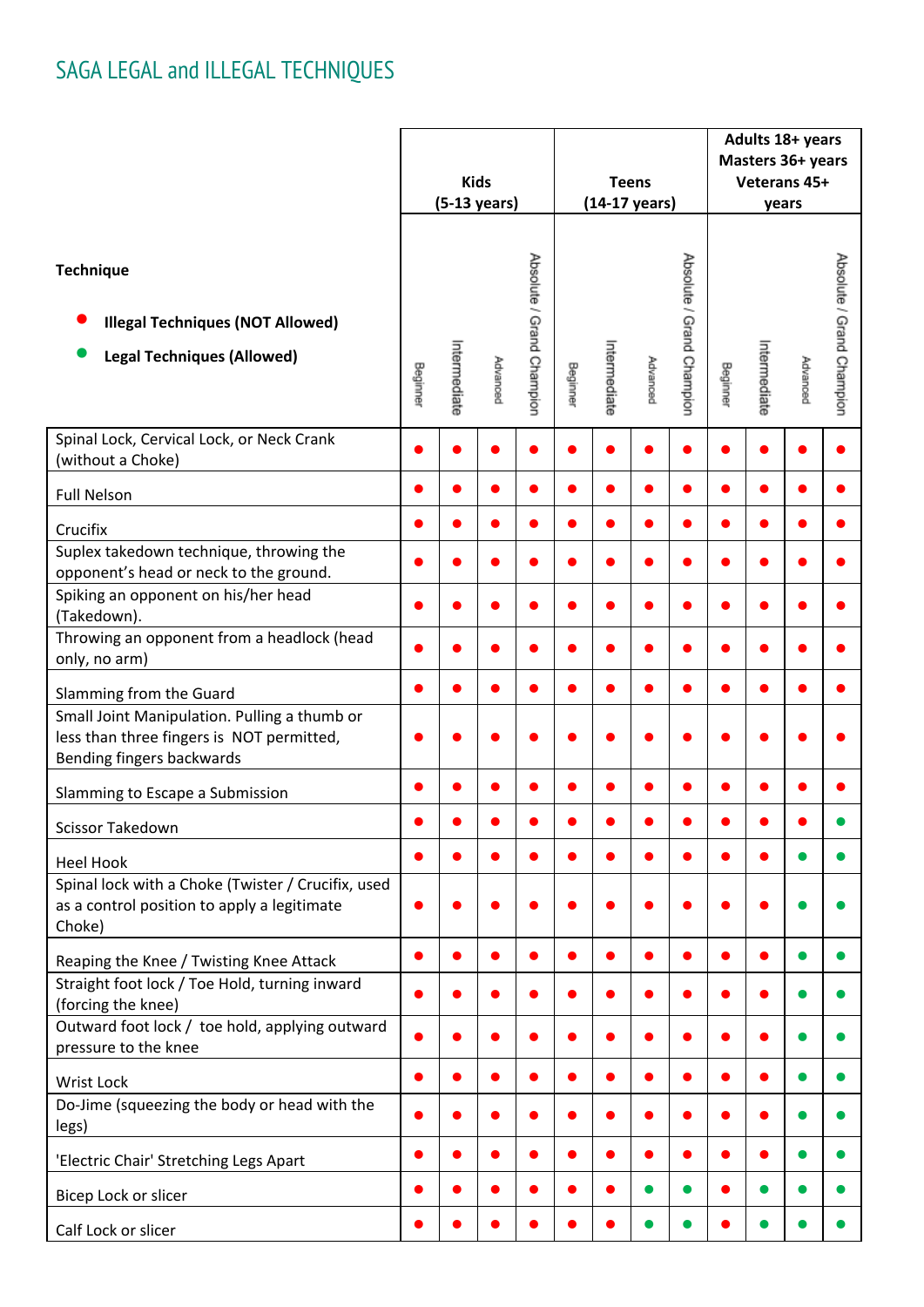|                                                                                                        | <b>Kids</b><br>$(5-13 \text{ years})$ |                |                |                           | <b>Teens</b> | (14-17 years) |          | Adults 18+ years<br>Masters 36+ years<br>Veterans 45+<br>years |          |              |          |                           |
|--------------------------------------------------------------------------------------------------------|---------------------------------------|----------------|----------------|---------------------------|--------------|---------------|----------|----------------------------------------------------------------|----------|--------------|----------|---------------------------|
| <b>Technique</b><br><b>Illegal Techniques (NOT Allowed)</b><br><b>Legal Techniques (Allowed)</b>       | Beginner                              | Intermediate   | Advanced       | Absolute / Grand Champion | Beginner     | Intermediate  | Advanced | Absolute / Grand Champion                                      | Beginner | Intermediate | Advanced | Absolute / Grand Champion |
| Reaping the Knee, while applying a straight leg<br>lock - not a twisting knee lock)                    |                                       |                |                |                           |              | ●             |          |                                                                |          |              |          |                           |
| Rear Naked Choke, with a crush, applying<br>pressure to the Jaw or Nose                                |                                       |                |                |                           |              |               |          |                                                                |          |              |          |                           |
| Front Guillotine (Standing)                                                                            |                                       |                |                |                           |              |               |          |                                                                |          |              |          |                           |
| Front Guillotine (Seated - Guard)                                                                      |                                       |                |                | $\bullet$                 | $\bullet$    | $\bullet$     |          |                                                                | ●        |              |          |                           |
| Choke                                                                                                  |                                       |                |                | $\bullet$                 | $\bullet$    | $\bullet$     |          |                                                                |          |              |          |                           |
| Pulling on the Head in the Triangle - when<br>applied safely, to secure the choke. i.e. NOT a<br>Crank |                                       |                |                |                           |              |               |          |                                                                |          |              |          |                           |
| Strangle                                                                                               |                                       |                |                | ●                         |              | $\bullet$     |          |                                                                |          |              |          |                           |
| <b>Frontal Ezekiel Choke</b>                                                                           |                                       |                |                | ●                         | n            | ●             |          |                                                                |          |              |          |                           |
| <b>Bent Arm Lock</b>                                                                                   |                                       |                |                | $\bullet$                 | $\bullet$    | $\bullet$     |          |                                                                | n        |              |          |                           |
| <b>Straight Arm Lock</b>                                                                               |                                       |                |                |                           |              |               |          |                                                                |          |              |          |                           |
| Omoplata                                                                                               |                                       |                |                |                           |              |               |          |                                                                |          |              |          |                           |
| Knee Bar                                                                                               |                                       |                |                | ●                         | n            | ●             |          |                                                                |          |              |          |                           |
| Straight Leg Lock / Ankle / Achilles Lock                                                              |                                       |                | $\bullet$      | $\bullet$                 | $\bullet$    | $\bullet$     |          | $\bullet$                                                      | ●        |              | o        |                           |
| Any Other legitimate grappling submission<br>technique, that is deemed by the Referee to be<br>'Safe'  |                                       |                |                |                           |              |               |          |                                                                |          |              |          |                           |
| Throwing an opponent from an 'arm in' head<br>lock                                                     |                                       |                |                | $\bullet$                 | ●            | $\bullet$     |          |                                                                |          |              |          |                           |
| 'Regulation Time' - Qualifying Round<br>(minutes)                                                      | $\overline{2}$                        | $\overline{2}$ | $\overline{2}$ | 3                         | 3            | 3             | 3        | 8                                                              | 4        | 6            | 6        | 8                         |
| 'Regulation Time' - Semi Final and Final<br>(minutes)                                                  | 3                                     | 3              | 3              | $\overline{4}$            | 4            | 4             | 4        | 10                                                             | 5        | 8            | 8        | 10                        |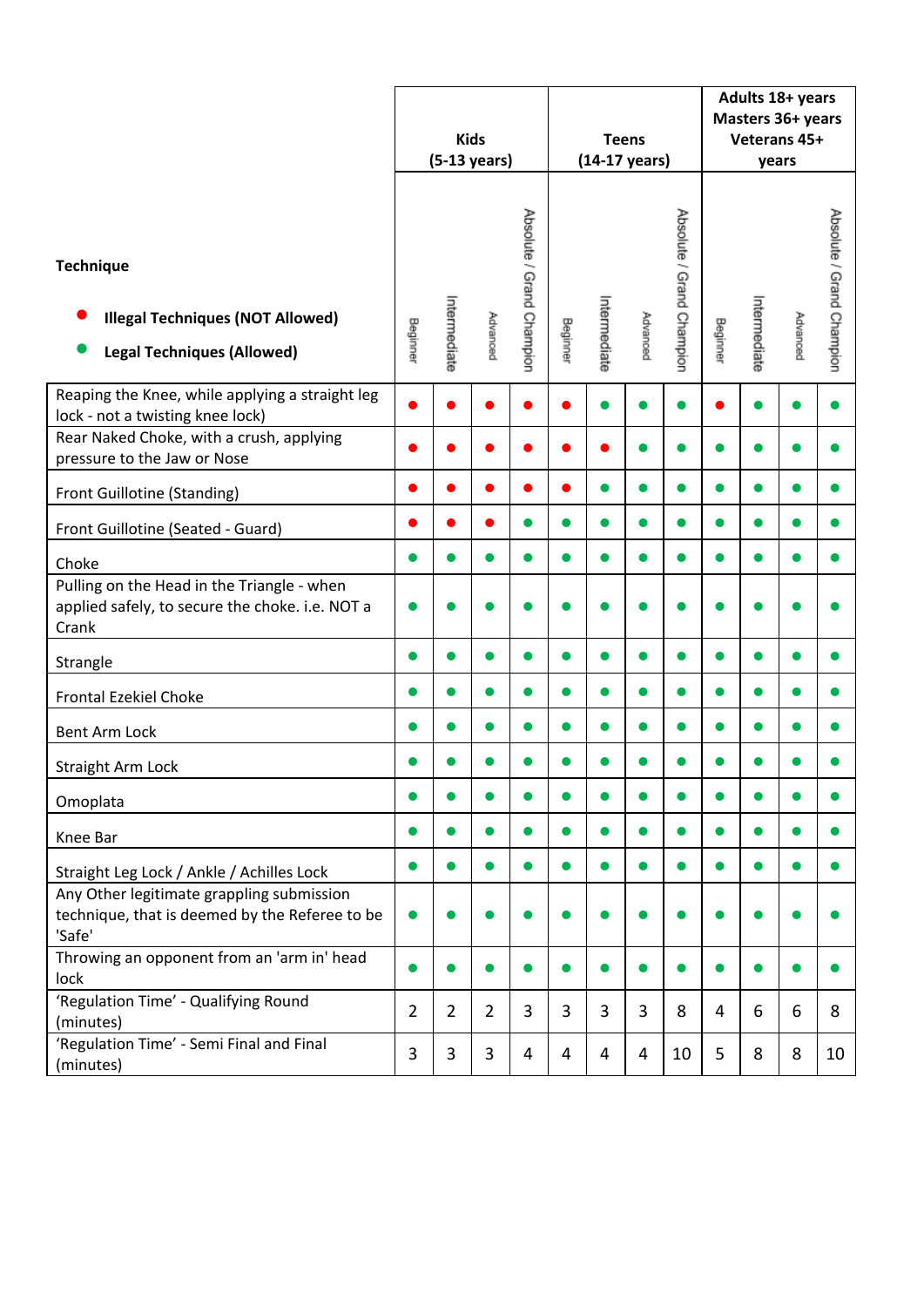#### **Observations:**

- NO slamming is allowed. In determining whether or not a Takedown or Escape was a slam, Referees will consider whether the intention was to hurt the opponent.
- NO strikes of any kind are allowed to any part of the body or head, including: shoulder, head butts, punches, elbows, knees, kicks, etc..
- NO Clutching of the windpipe (open hand posting is permitted).
- NO pressure of any type is allowed to the eyes. Explicitly, no fingers, chin, palm heel, etc. are allowed to press on or around the eyes.
- NO pressure of any type is allowed to the groin, unless it is an inevitable and unintended result of a legitimate technique.
- NO pressure may be applied directly into the nose unless it is an inadvertent consequence of a legitimate technique.
- NO Fish Hooking
- NO Biting. A player defending against a rear naked choke cannot purposefully open his/her mouth, so the teeth contact the opponents forearm.
- NO Pulling hair.
- NO Pinching, twisting of skin.
- NO putting a finger or toe into any orifice.
- NO grabbing of clothing is allowed. Competitors cannot grab their own clothing or the clothing of their opponent.
- Placing one knee on the ground (with no intent to shoot for a Takedown) is a Penalty. Placing one knee on the ground while attacking a viable Takedown is not a Penalty.
- No stalling is permitted. A referee may warn a competitor about stalling and if it continues award penalty points

Stalling can take place from any position standing or on the ground. The only time stalling cannot be called is when a competitor is applying or defending a submission.

If there is stalling on the ground, the Referee has the right to restart the match standing, in addition to the other penalty actions defined elsewhere.

Taking an opponent down and then standing up and getting a Takedown again will receive no further Takedown points and can receive a warning for stalling. If the competitor is using the second attempt at a Takedown to further control on the mat, no warning is necessary.

- A competitor standing up from In Guard cannot call the down opponent up, and once standing has to aggressively engage. Otherwise he/she will be warned or penalized for stalling.
- No going out of bounds to avoid a submission. It is not possible to restart players in a near submission position, so Referees are directed to allow the contest to continue if the moving out of bounds was inadvertent. Purposefully exiting the ring to avoid a submission will result in Disqualification.

No going out of bounds to avoid a Takedown. Purposefully going out of bounds to avoid a Takedown will result in the player receiving a stalling penalty.

In addition to all forbidden techniques above for adults, the further restrictions below also apply to Kids & Teens No-Gi Competitors;

If a hold is applied in such a way that it is a crank, the Referee can reposition the players so that the hold is no longer a crank. For example, by moving from Scarf Hold to Modified Scarf. The Referee may even reposition a legal submission attempt if the attempt has become a neck crank.

Example – A legal arm triangle choke is applied from the bottom of the Guard, the opponent moves his/her arm over to defend the choke; the submission attempt is deemed no longer viable by the Referee without a neck crank inflicting harm to the competitor, the submission will be halted by the Referee and Points will be given for the attempt.

Pulling the head down on triangle chokes is allowed.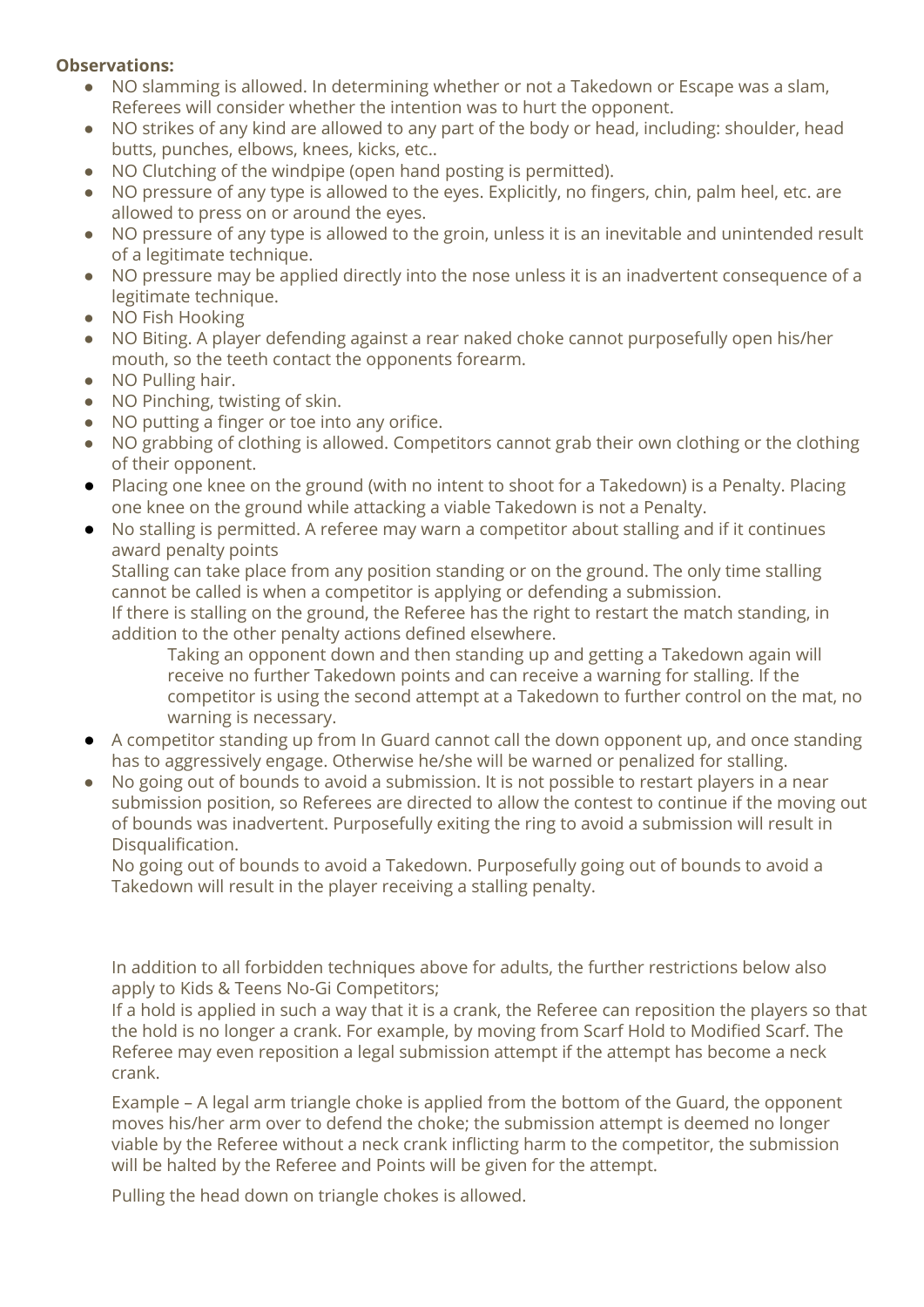Guillotines are permitted for Teens, with restrictions as detailed below.

While executing a Guillotine from standing, you cannot lift the opponent off the mat. A competitor who lifts his opponent off his feet with a Guillotine will have the match stopped. The competitor who executed the Guillotine will receive a Penalty warning. A second Guillotine that lifts the opponent off the feet will result in Disqualification.

If one competitor applies a Guillotine and the opponent chooses to defend by jumping up and wrapping legs around the attacking competitor, no foul has been committed, as the opponent was not lifted up, but rather he/she chose to jump.

The Guillotine must be completed by pulling a form of Guard to finish the submission.

## **FOULS**

The usual process with ordinary, unintentional fouls is:

| First Offense         | - Verbal Warning                         |
|-----------------------|------------------------------------------|
| <b>Second Offense</b> | - Verbal Warning (optional)              |
| Third Offense         | - Results in opponent receiving 1 Point. |
| Fourth Offense        | - Results in opponent receiving 1 Point. |
| Fifth Offense         | - Results in Disqualification.           |

Fouls are cumulative. The five-step process defined above does not apply to each separate type of foul. That is to say, it does not have to be the same foul three times in a row to merit for example a Third Offense (opponent gets 1 Point) it can be three different fouls or infractions.

#### **The Referee is not bound to go through the five-step process above. Depending upon the severity of the infraction, there can be only one warning, 1 Point awarded to the opponent, or immediate Disqualification.**

The most common grounds for immediate Disqualification are:

- Intentional slamming
- Flagrant disrespect to a Referee, Opponent or Staff Member (swearing, shoving, etc.)
- Intentional striking
- Refusing to release a submission after a physical or verbal tap out.

Depending upon the severity of the infraction, a competitor can be disqualified from the match, but will be allowed to continue (in another division, or if the semi-finals in the 3rd/4th match) in the event, or can be Disqualified from the entire competition and future competitions (with no monetary reimbursement) upon severe infractions.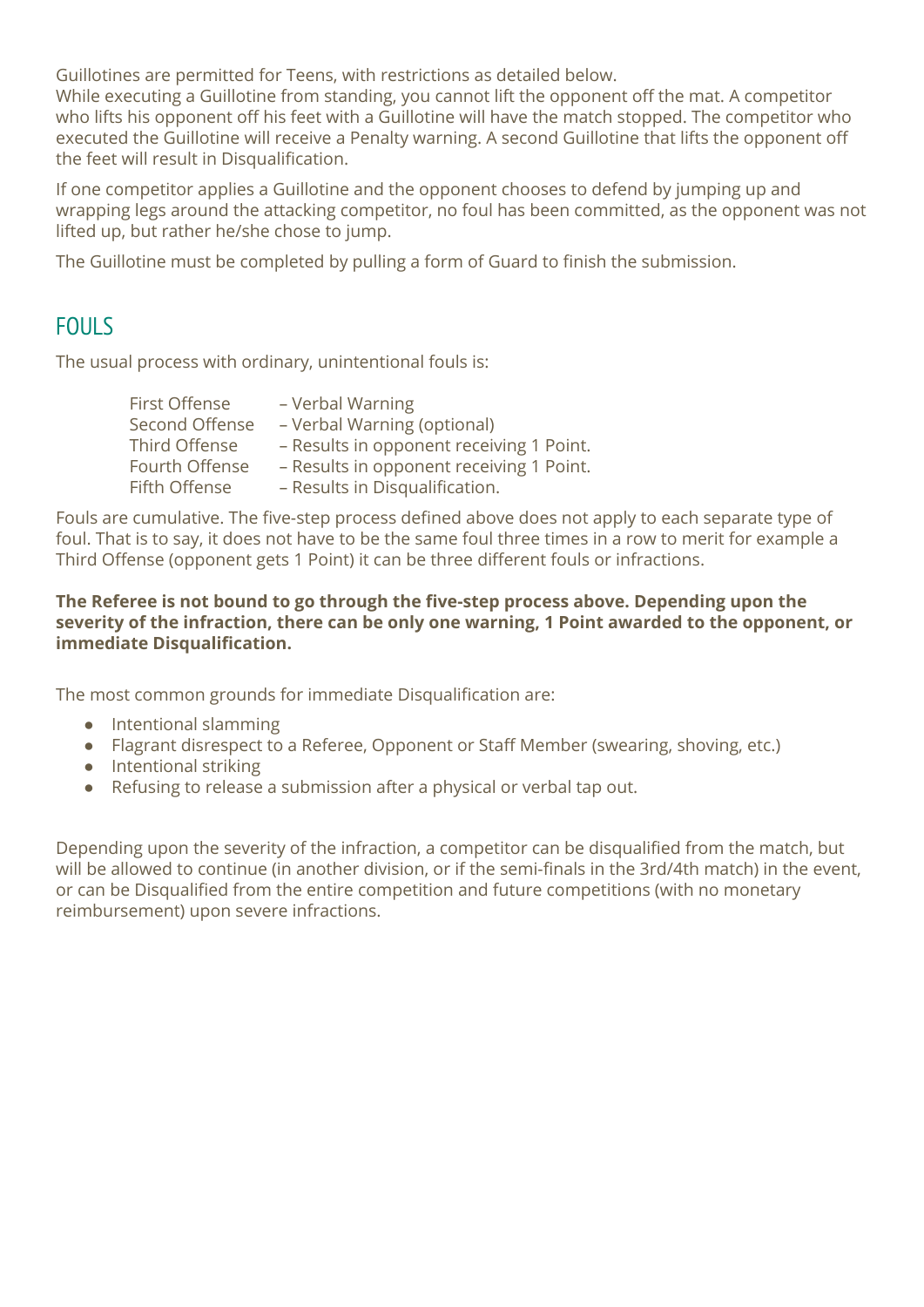# **Gi Grappling Rules**

SAGA (South African Grappling Association) Gi Rules

V1.1 – 18 September 2013

### SAGA GI GRAPPLING Competition concept

The competition format of Destiny GI Grappling is created to encourage competitors to fight for submissions. We want to bring our own liu-litsu twist but still stay true to liu-litsu roots and in doing so create an exciting format for competitors and spectators alike. We believe that having an event where competitors have to defend or attack focusing only on submissions will in conjunction with the other SAGA events improve the standard and level of competitors. Our goal is to ensure that we have competition events that provide an opportunity for the competitors to improve their game, thus being able to compete with the world's best.

## **BASIC RULES**

#### **HOW TO WIN**

Win by submission or Advantage (see definition of Advantages points below)

#### **SUBMISSION**

If a person taps physically or verbally, makes a noise in response to a submission it will be considered a tap.

#### **ADVANTAGES** – Explained

Advantage can be given by the referee throughout the fight for applying a serious submission attempt. Of course, the referee's decision is subjective and therefore we ask competitors, coaches and spectators to always respect the referee when he does or does not give an Advantage. However, all referees will complete a course with NMA/SAGA at which plenty of time will be dedicated to evaluating the merits needed before awarding any Advantage. The primary objective of the SAGA GI Jiu-Jitsu competitor is to "finish the fight by submitting his opponent" If there is no submission, the competitor awarded the most Advantages will win. Should the Advantages be even then the competitor with the most accumulative submissions at that stage of fighting in the division will win.

Advantage is awarded to competitors when they attempt a submission causing the opposition to have to "fight or surrender" The submission must be high on the percentage scale in order for it to be awarded. Opposition must be under serious threat of losing the match, show visible signs of discomfort and react to pressure by attempting to fight his way out of it rather than playing for time or trying to outlast his opponent's endurance.

An Advantage point isn't a goal in SAGA Gi Jiu-Jitsu. It is used primarily to determine a winner should a draw be declared after time.

Competitors need to understand that there is a difference between a submission attempt and a serious submission attempt. For example, getting the Kimura grip on your opponent will not give you an Advantage. You would need to bring his arm over his back and almost force him to submit. For an armbar you would need the arm to be fully extended, for a choke you have to be really tight around the neck, etc.

The logic is that, had it been a real fight, the competitor with the superior positioning would have been able to strike his opponent freely and with ease.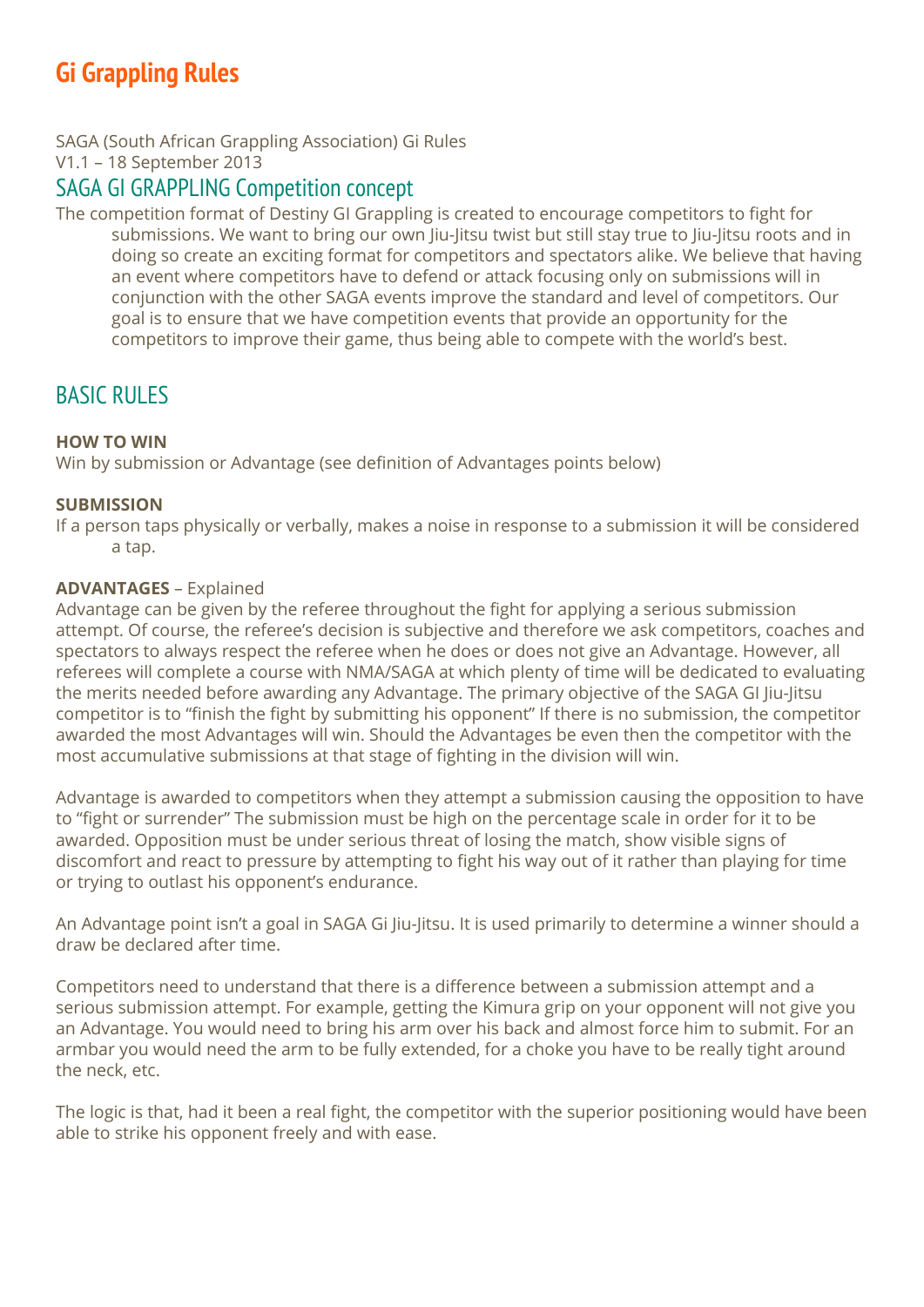SAGA GI referees do little more than award Advantage and keep fighters safe and within the contest area. Because the awarding of Advantage is based on obtaining dominance and almost succeeding in submission and not some arbitrary form of scoring, it is virtually impossible for the referee to "favor" one contestant over another. In addition, many match outcomes are determined when one opponent surrenders to the other. As a result, contests are quite objective, with match outcomes rarely subject to dispute. By design, SAGA has tried to do away with as many unnecessary or unrealistic rules in which the referee might help influence the outcome. The referee cannot interfere except to protect the safety of the competitors. Win or lose, the outcome of each match is determined solely by the contestants. Once the match begins, there no referee intervention, unless for medical reasons, any infringements or stalling.

Each contestant is forced to rely on his technique and skill to bring the fight to the ground, to escape from an inferior position, to obtain a dominant position, or to catch his opponent in a submission hold.

Brazilian Jiu-Jitsu was developed with self-defence as its sole emphasis. Even when adapted for sport, the Advantage system reflects the most important elements of a real fight, without rules. If you learn to play a game by following a set of rules, you will be at a serious disadvantage when confronted by a situation that has no rules. Remember that on the street, there are no rules, no weight classes, no referees and no restarts.

#### **DEFINITION OF AN ADVANTAGE**

An Advantage point for a submission attempt is given when a competitor is attempting to submit his opponent and the submission fails but the opponent was in visible danger and was required to use effort to defend the attack to prevent being submitted.

#### Example 1

An Omoplata where the opponent rolls out while the submission is not fully in place or locked in will not be considered a submission attempt no Advantage will be awarded, but if the opponent is forced to roll out to avoid being submitted and he is in "visible danger" and the lock is almost on then an Advantage will be given.

#### Example 2

A triangle position is not a submission attempt. The attacker must be pulling on the head or attempting a triangle submission or an arm bar. If the attacker is just holding this position without attempting any submissions no Advantage will be awarded.

#### NOTE:

The main criteria for an Advantage to be awarded by the referee is 'VISIBLE DEFENCE' and 'VISIBLE DANGER' The basis of Advantage is if a player is applying a submission and the submission being applied is forcing the opponent to defend putting him in visible danger of being submitted. This is the entry level acceptance for Advantage to be considered, not immediately awarded.

#### **POINTS**

No points are awarded for any positions or takedowns.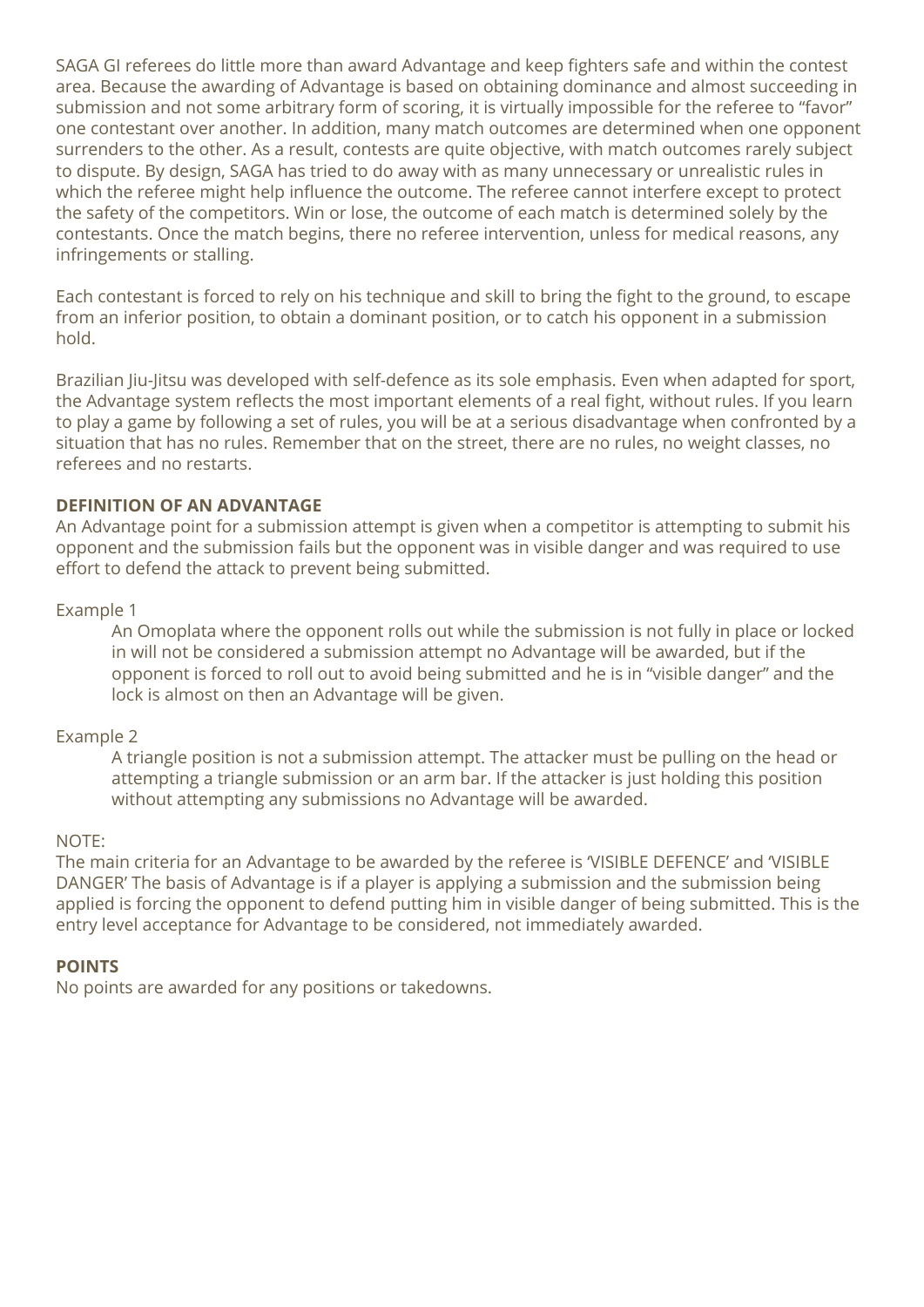#### **DRAW**

In case of a draw (No Submissions and / or equal amount of Advantages), a 2-minute overtime will be allocated, at the overtime mark the match will continue from the current position with no break in the fight, competitors will be notified by the referee that the overtime has commenced.

Remember the tournament format, TO WIN BY SUBMISSION!

Should the overtime extension result in a draw then we will go to the division history to determine the winner.

- The first criteria will be how many submissions each has scored throughout the division.
- If that is equal or non-existent then the competitor with the most Advantage Points will progress.

Otherwise by Referee decision (see below)

Again, to reiterate, the competition is designed to encourage winning by way of submission.

Advantage is included to determine a winner only under the circumstance of there being no winner by Submission. You simply must come to the event with the intention to fight for and win the title by submission.

The finals will be a longer timed match than elimination rounds.

#### **Questions**

Question 1: What about points?

NO points are awarded for any position.

#### Question 2: What about penalties?

There are NO PENALTY POINTS! Serious Infringements will be met with disqualification. Come to the tournament knowing and clearly understanding the rules. Consider it part of your preparation.

#### Question 3: How does the overtime work?

If both competitors have an even score an extra two minutes is given the players will be notified and continue fighting from their current position. The players are not reset standing and the fight is not interrupted due to the time extension.

#### **A SAGA GI grappling match can be won four ways:**

- Submission
- Advantages
- Referee decision
- Disqualification.

Each of these will be addressed in detail below.

#### **TAPPING OUT**

Tapping out can take on multiple forms:

- Slapping the opponent, oneself, or the mat with an open hand more than once; if the hands are immobilized,
- tapping out can be done with a foot or even the head.
- Tapping out verbally, either by saying "stop" "tap" or by yelling out (verbal submission) when caught in a submission.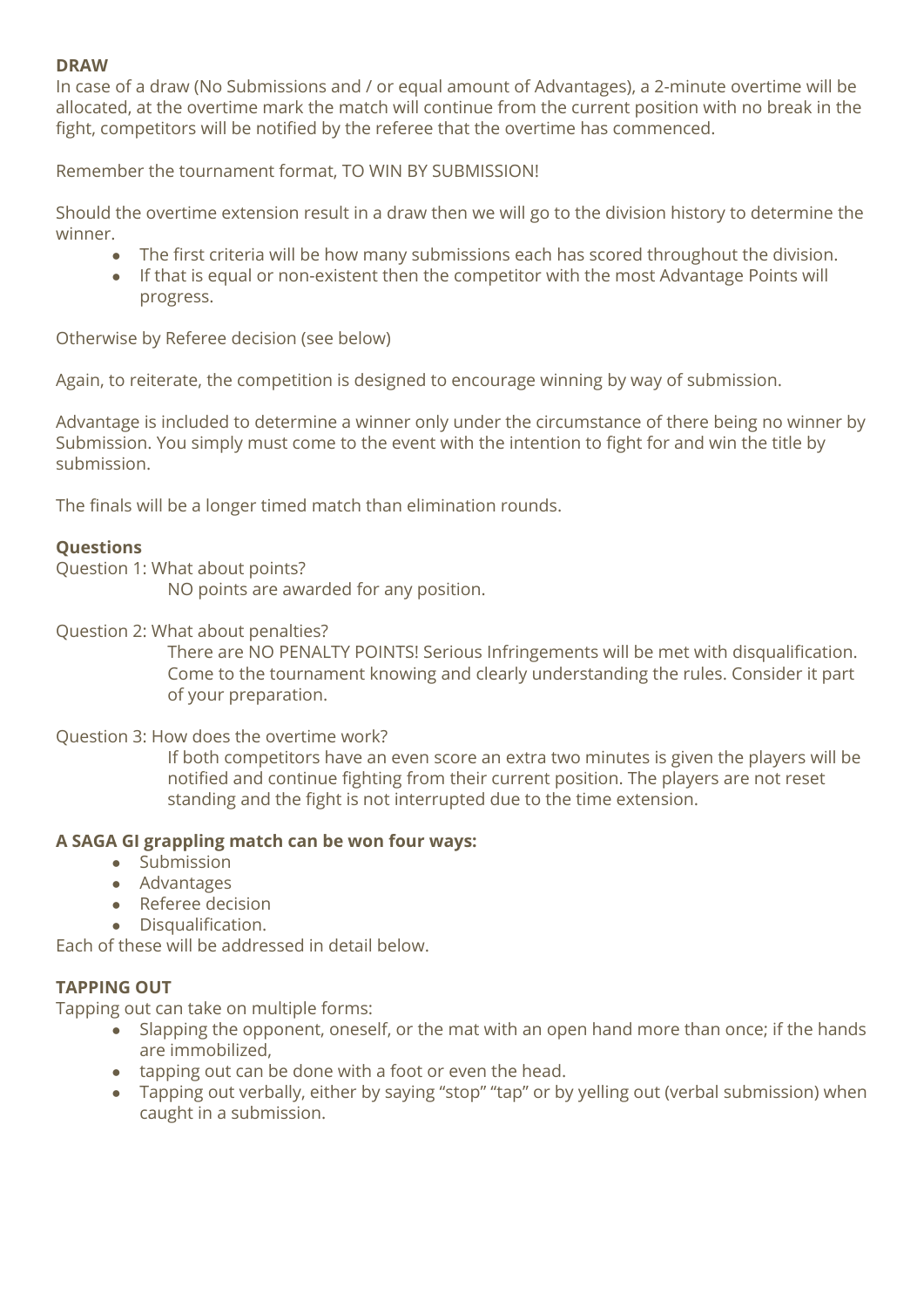#### **Note:**

A verbal submission is only relevant when a competitor yells while caught in a submission attempt. Other instances of verbally yelling during the match are not considered a verbal submission. In these instances, the competitor will be addressed by the Referee (or Medic if needed) and the match will resume. If the competitor yells out in pain again at some point in the match, he/she will not be allowed to continue and thereby forfeit the match. The flow of the match and the right of the opponent to compete at his/her fullest capability to win without the fear of un-intentionally injuring their opponent must take preference in ensuring an even and fair Advantage.

If in the Referees opinion a submission cannot be escaped, and an injury appears imminent, the Referee can halt the match and award victory to the competitor applying the submission. Note: A Referee always reserves the right to stop a match if he/she feels injury is imminent!

#### **Determining a Tie**

In the event of a tie, i.e. no submission, no Advantages, and after an extension has been given, the Referee will:

- The first criteria will be how many submissions each has scored throughout the division.
- If that is equal or non-existent then the competitor with the most Advantages will be declared the winner
- Otherwise by Referee decision:
	- 1. Referees will first consider Initiation and Aggression. The Referee is directed to consider who made the greatest successful effort to attack and control. In practice, this is most commonly attempting Takedowns, and attempting Submissions.
	- 2. In the event that competitors are equal in terms of Initiation and Aggression, Referees will determine a tie by considering who skillfully controlled the Pace, Place, and Position on the mat, in order to ultimately set up an eventual submission.
	- 3. Pace is which Grappler determined the tempo of the match.
	- 4. Place is which Grappler dictated where on the mat the match took place. This is most commonly seen when one competitor moves forward while the other circles or backs away out of the entire square.
	- 5. Position is which Grappler successfully initiated specific tie ups and other action.
	- 6. Last, in the absence of the above the edge shall be given to the fighter who better exemplifies the sport as an exciting, colourful, viable contest.

No rest period is given between the end of the match and the start of the overtime period.

- The overtimes are two minutes for all Adult, Women's, Masters, Directors and Executive competitors.
- One-minute overtimes may be given to all Kid and Teen divisions.

#### **SAGA GI-Division Time Limits**

- All Adult Novice divisions (less than 1-year experience):
- 6 minutes. Finals and Semifinals are 8 minutes
- All Adult Advanced (more than 1-year experience):
- 8 minutes. Finals and Semifinals are 10 minutes

#### **GI-Division Illegal Techniques**

All Adult Divisions (Male and Female, Adult, Masters, Executive, and Directors)

- Neck cranks and all twisting leg locks including inside heel hooks, outside heel hooks, and knee slicers are NOT permitted.
- Bicep slicers and wrist locks are also NOT permitted.
- No slamming from the Guard or to escape submission.
- No slamming is allowed in Takedowns. In determining whether or not a Takedown was a slam, Referees will consider whether the intention was to hurt the opponent.
- Submissions must be applied in order to get a submission, and not with the intention to injure the joint.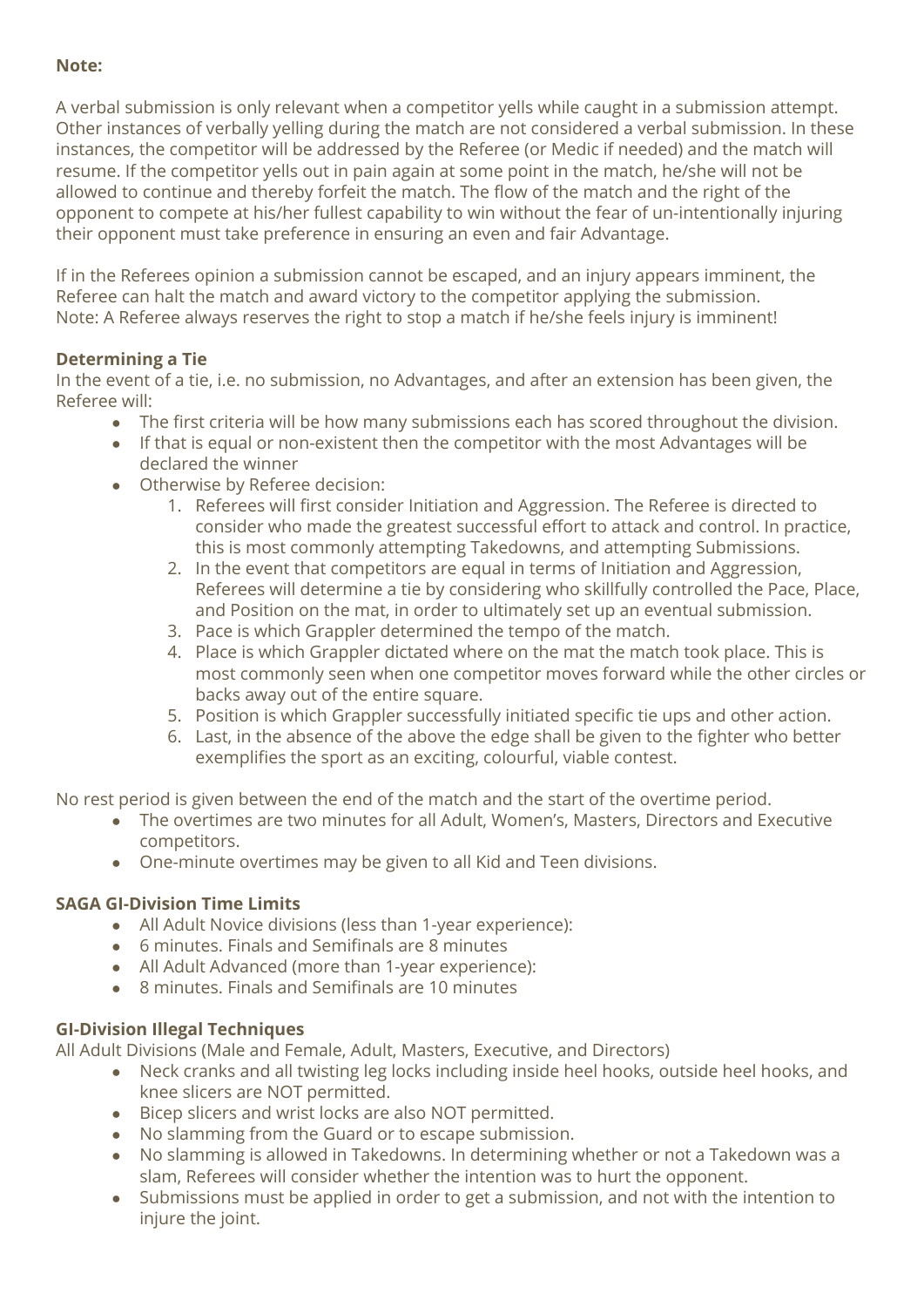- No strikes of any kind are allowed to any part of the body or head, by any part of the body or head.
- No clutching of the windpipe is permitted (open hand posting is permitted).
- No pressure of any type is allowed to the eyes. Explicitly, no fingers, chin, palm heel, etc are allowed to press on or around the eyes.
- No pressure of any type is allowed to the groin, unless it is an inevitable and unintended result of a legitimate technique.
- No pressure may be applied directly into the nose unless it is an inadvertent consequence of a legitimate technique.
- No striking of any kind including: shoulder, head butts, punches, elbows, knees, kicks, etc.
- No fish hooking is permitted.
- No biting is permitted. A player defending against a rear naked choke cannot purposefully open his/her mouth so the teeth contact the opponents forearm.
- No spiking an opponent on his/her head.
- No Small Joint Manipulation is permitted. No pulling a thumb or less than three fingers is permitted.
- No pulling hair.
- No pinching, twisting of skin.
- No putting a finger or toe into any orifice.
- No Interference by a corner with any official or fighter.
- No attacking an opponent in any of these circumstances:
	- 1. Before the fight has started.
	- 2. After the fight has ended.
	- 3. During a rest period between rounds.
	- 4. When an opponent is being looked at by the Medic or any other official.
- No spitting while on the mat is permitted.
- No swearing is allowed by a player either on the mats, or next to them. Coaches and spectators are held to these professional standards as well.
- No throwing an opponent off the mat.
- No unsportsmanlike conduct.
- Hygiene Rule: All competitors must wear a clean competition GI uniform
- Mouthpieces are not compulsory. Parents & senior competitors must decide for themselves and take responsibility of both pros and cons either way.
- Wrestling/Martial Arts shoes are NOT allowed in GI competition.
- Ear guards (ear protectors) are allowed in GI competition.
- Excessive wrapping of hands, wrists and feet is not allowed.
- Knee braces cannot have a solid portion that could result in injury.
- No stalling is permitted.
- No going out of bounds to avoid a submission. It is not possible to restart players in a near submission position, so Referees are directed to allow the contest to continue if the moving out of bounds was inadvertent. Purposefully exiting the ring to avoid a submission will result in Disqualification.
- No going out of bounds to avoid a Takedown. Purposefully going out of bounds to avoid a Takedown will result in the player receiving a stalling penalty.
- Blood rule. Because there is no blood testing for grappling, a competitor who cannot control the bleeding will not be allowed to continue. In the event of bleeding, the Referee will stop the clock and allow the competitor a reasonable amount of time (two to three minutes) to stop the bleeding. If the competitor continues to bleed a second time in the same match, that competitor will be disqualified. The competitor is not Disqualified from the event, so if the competitor is competing in another division, or if it is a quarter finals match, the competitor will be allowed to continue in further contests. Bleeding is defined as an amount of blood that shows when a white cloth is pressed on the area.
- No competitor can compete with a communicable skin disease, including ringworm, impetigo, herpes, etc.
- Hair Rule: Women and Men with long hair are required to have her/his hair tied in such a fashion as to not interfere with the match. Due to the potential for injury to the eyes, and otherwise interfering with the normal play of a match, spiked hair, particularly spiked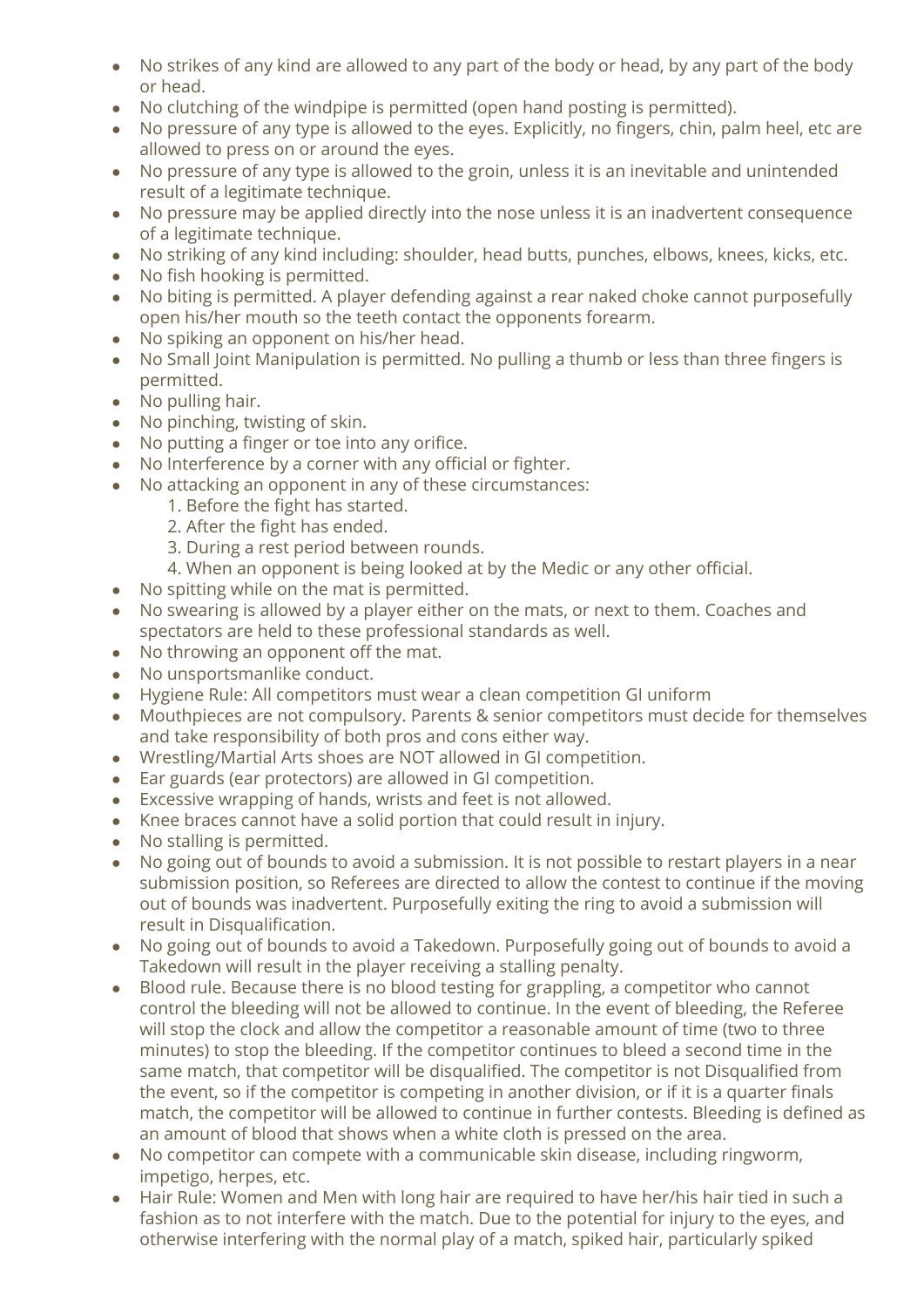Mohawks, of a length and consistency sufficient to cause irritation to the eyes are prohibited in SAGA. Spray painted hair that may have the colour "run" due to sweat is also prohibited in SAGA competition.

● Placing one knee on the ground (with no intent to shoot for a Takedown) is a Penalty. Placing one knee on the ground while attacking a viable Takedown is not a Penalty.

#### **Observations on Stalling:**

Observation 1: If there is stalling on the ground, the Referee has the right to restart the match standing after a warning.

Observation 2: A competitor standing up from Guard cannot call the down opponent up, and once standing has to aggressively engage. Otherwise he/she will be warned for stalling.

Observation 3: Stalling can take place from any position standing or on the ground. The only time stalling cannot be called is when a competitor is applying or defending a submission.